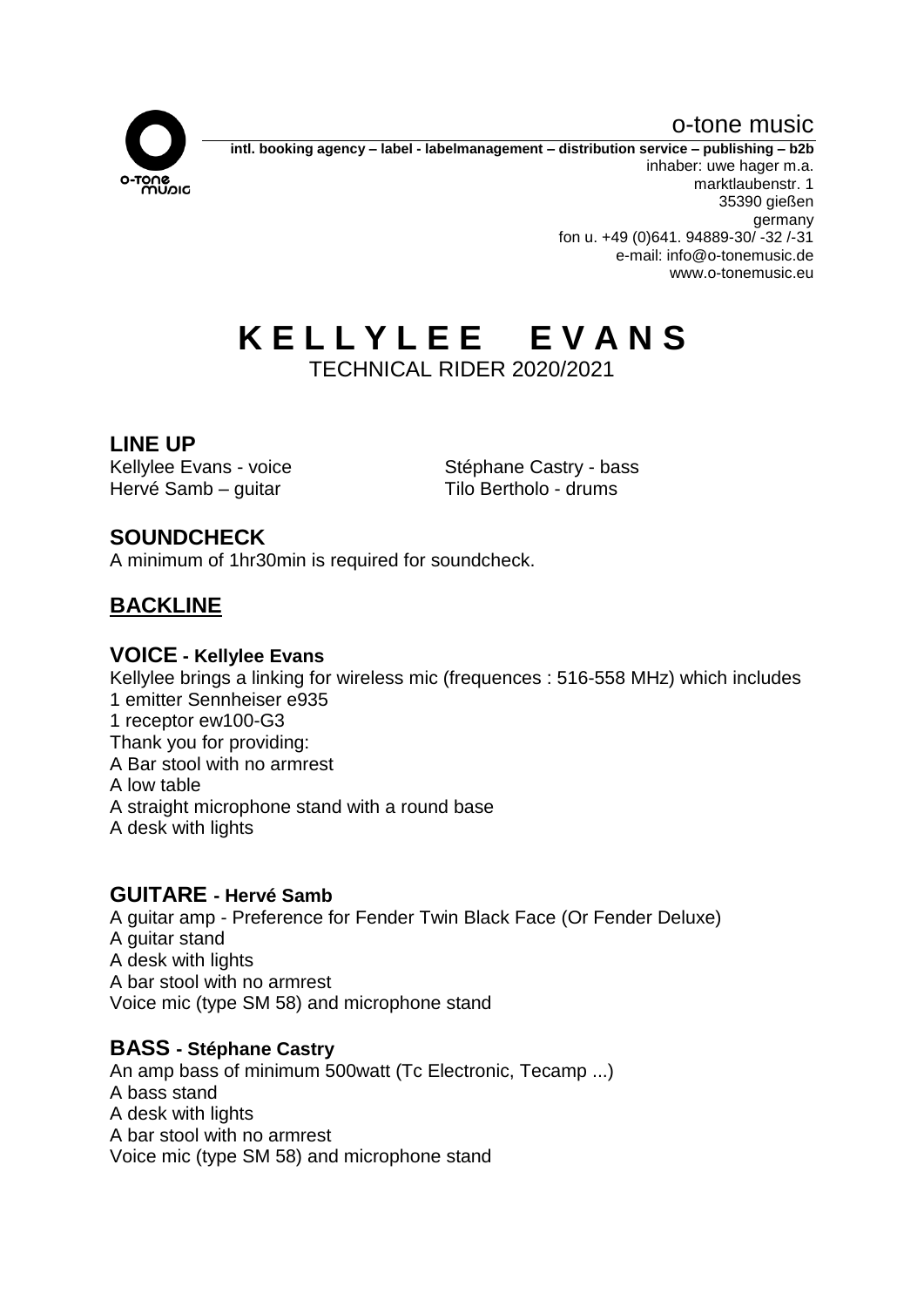#### **DRUMS (left-handed) - Tilo Bertholo**

Preference for Yamaha brand A 22" bassdrum - Evans Emad transparent or equivalent Toms 10" 12" 16" - Evans or Remo transparent A desk with lights Meinl Byzance or Zildjan K Custom Spécial dry cymbal with: - 1 pair of 14" charleston

- 2x 18" crash cymbals
- 1x 8" splash cymbal
- 1x 20" ride cymbal

Voice mic (type SM 58) and microphone stand

#### **STAGE PLAN**





## **HOSPITALITY**

## **HOTEL**

Please provide a \*\*\*/\*\*\*\* hotel in a calm place and close to the venue.

4 rooms needed (5 if management is coming.)

Kellylee Evans needs access to a microwave and fridge for her meals preparation at hotel.

Because of allergies, please DO NOT provide feather pillow and feather duvet...

- Rooms must have a free and high-speed internet access

- Breakfast is included with the reservation